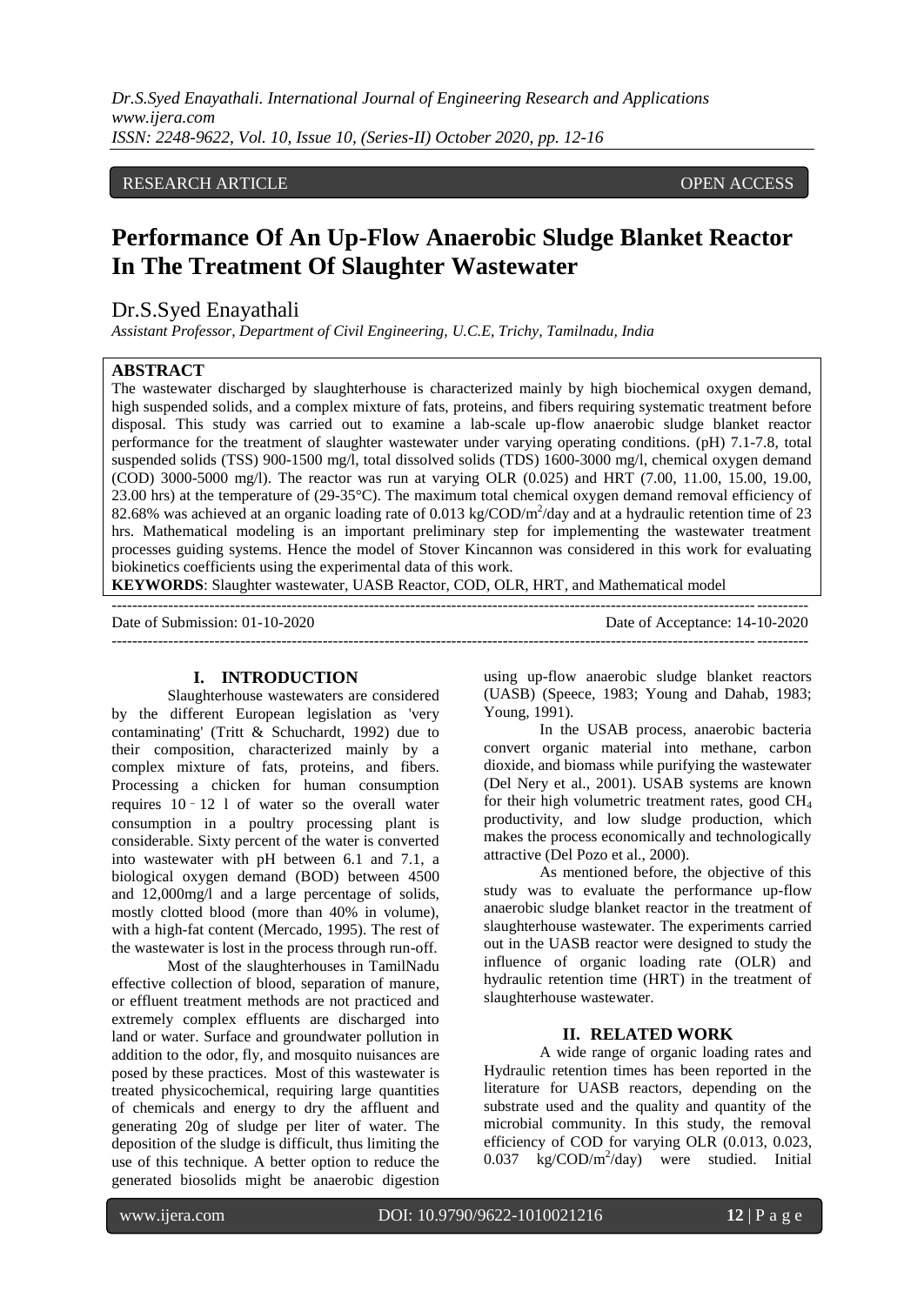reduction with increased OLR was moderate, it tends to increase with a decrease in OLR.

The effect of varying HRT was investigated; removal efficiency was optimum at high retention time. The reason for the decrease in efficiency while reducing the HRT, despite increasing the turbulence in the reactor, is that the contact time of wastewater with sludge granules will be decreased, so less organic matters are utilized.

## **III. EXPERIMENTAL SET-UP**

Bench-scale continuous up-flow Anaerobic Sludge Blanket (UASB) reactor made of fiberglass was used in this study. The reactor had an internal diameter of 11.5 cm and a total height of 98 cm resulting in a total volume of 10 l and a working volume of 5.4 l with a gas headspace of 1l. The reactors were fed with the substrate using a peristaltic pump (Model: PP-30, Miclins). The peristaltic pump can maintain a constant flow rate in the range of 2 ml/h to 10 l/h, available with timer and LED display for the flow rate of function and time. Five sampling ports were installed along the length of the reactor. Biogas produced from the reactor was collected by the water displacement method using the Mariotte bottle. The operating temperature of the reactors was in the mesophilic range (29-35°C). The experimental setup of a UASB reactor was shown below.



**Fig.1 Experimental Setup of UASB System**

#### **INFLUENT WASTEWATER**

For this study, the main source of wastewater was collected from a local slaughterhouse in the market in two different locations, Chidambaram, Cuddalore, and Tamilnadu. Wastewater consisted of effluent from a combination of several stages. It included blood from killing operations, wash waters from the stomach and intestines. The addition of nutrients was not deemed necessary since wastewater characteristics indicated an adequate concentration of essential proteins and trace elements. No dilution or recycling of feed was made in the beginning or at any of the phases of the study.

Chemical analyses such as pH, BOD, TSS, VSS, TDS, and COD for determination of wastewater quality parameters were conducted according to Standard Methods (APHA, 2005).

#### **EXPERIMENTAL METHODOLOGY**

For a startup, the bottom of the reactor was filled with anaerobic sludge taken from wastewater treatment facilities of Annamalai University and then fed continuously with screened domestic wastewater and allowed to stand for 15 days. Throughout the study, the reactor was operated at room temperature, 30±2°C.

After stabilization, synthetic wastewater was used for the experimental study to standardize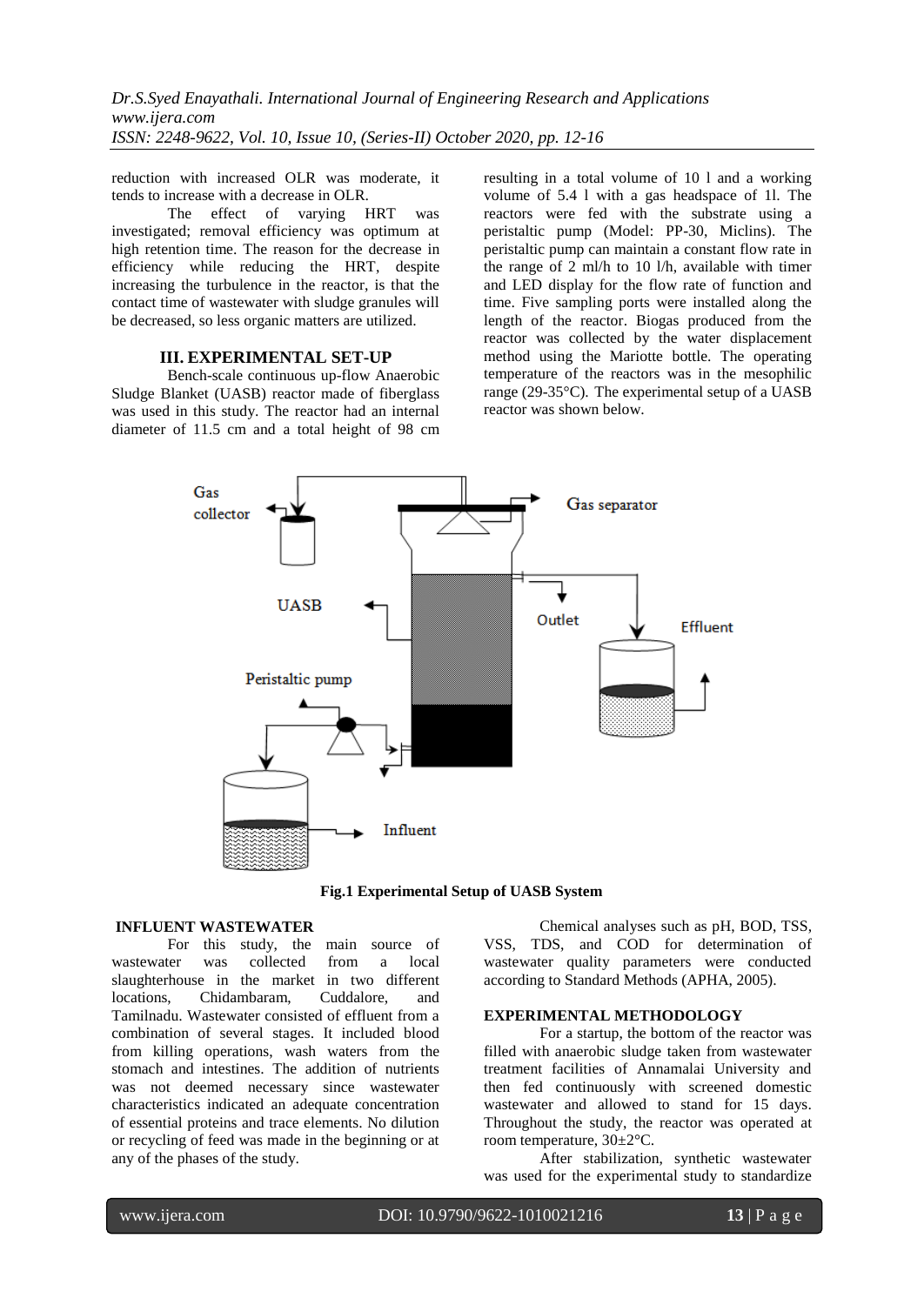the experiment. The synthetic wastewater was prepared by using **Dry Fish Powder.**

The synthetic wastewater was fed into the reactor and it was studied for COD removal, as % COD removal efficiency under varied organic loading rates (OLR) and hydraulic retention time (HRT). The varied influent COD applied over system were 2121, 2789 and 3363 mg/l for varied HRT (7.00, 11.00, 15.00, 19.00, 23.00 hrs) and OLR (0.013, 0.023, 0.037 kg/COD/m<sup>2</sup>/day). Under each operating condition, influent and effluent COD and amount of gas were observed using the Standard Method of Analysis.

The average values of the biochemical characteristics of the slaughter wastewater effluent are listed in **Table 1.**

| Sl.no        | <b>Parameters</b>             | Concentration<br>(mg/l) |
|--------------|-------------------------------|-------------------------|
| 1            | pH                            | 7.4                     |
| $\mathbf{2}$ | <b>COD</b>                    | 3850                    |
| 3            | <b>Total Solids</b>           | 3072                    |
| 4            | <b>Total Suspended Solids</b> | 979                     |
| 5            | <b>Total Dissolved Solids</b> | 2093                    |
| 6            | <b>Total Nitrogen</b>         | 127                     |
| 7            | <b>Sulphate Concentration</b> | 110                     |

**Table.1 Typical characteristic of slaughter wastewater**

## **IV. RESULTS AND DISCUSSION**

After the UASB reactor was stabilized, synthetic wastewater was prepared and used for experimental study. The experiment was conducted for evaluating the UASB system in terms of COD removal. The reactor ran continuously for 45 days.

The average influent COD prepared was 2121, 2789, and 3363 mg/l. Initially, COD removal efficiency was poor, after some period of reactor reached steady-state condition and removal efficiency was improved to 82.68%. The graphical representations to assess the reactor performance for different operating conditions were drawn, using observed values. The COD removal efficiency for varying OLR (0.013, 0.023, 0.037 kg/COD/m<sup>2</sup>/day) was shown in **Fig 2**. And COD removal efficiency for varying HRT (7.00, 11.00, 15.00, 19.00, 23.00 hrs) was shown in **Fig 3.**



**Fig.2 Average Influent COD mg/l Vs varying OLR kg/COD/m<sup>2</sup> day**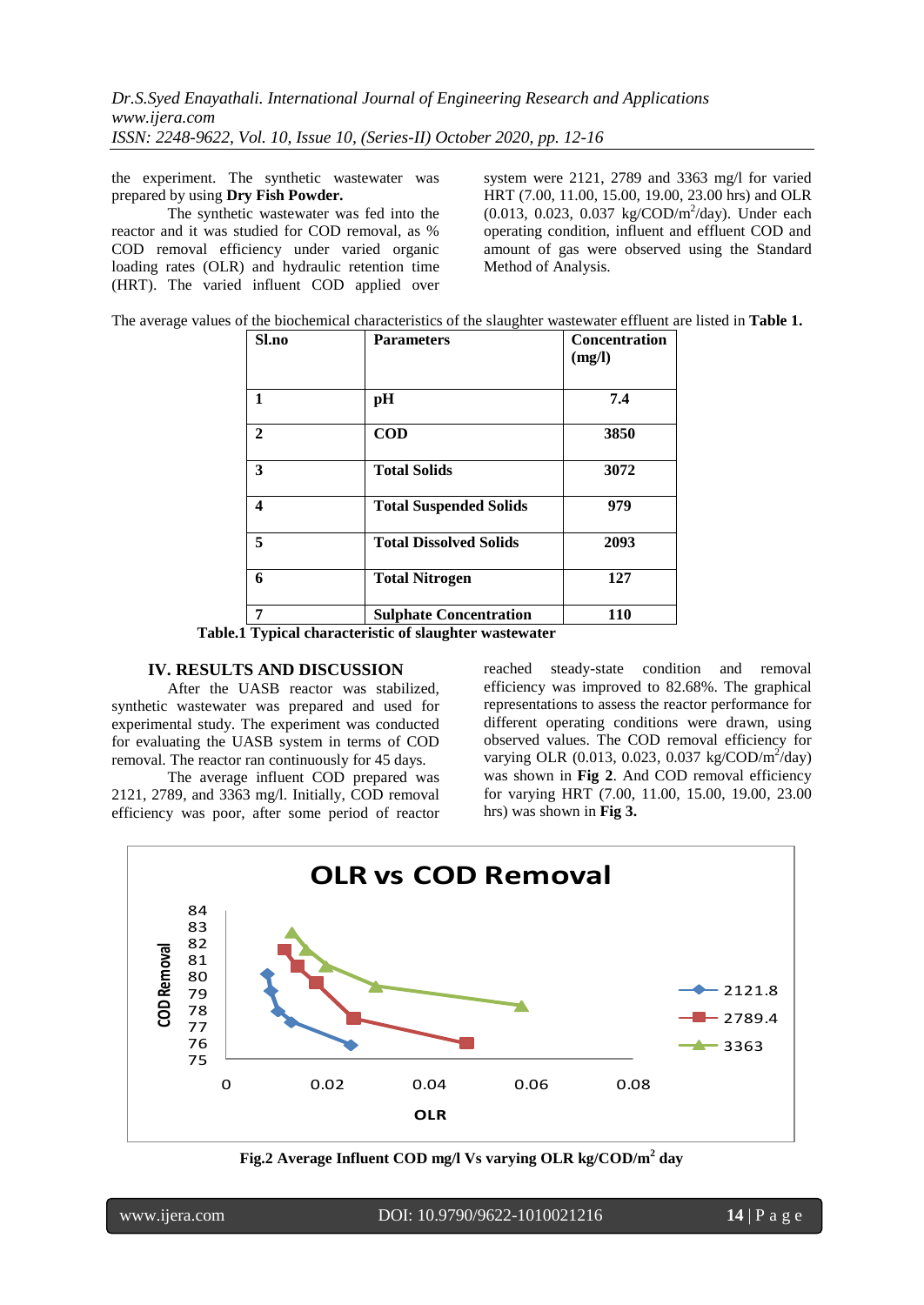It shows the treatment performance of the reactor as % removal under varying OLR, kg/COD/m<sup>2</sup>/day. And it depicted the performance for all different influent COD concentration.



**Fig.3 Average Influent COD mg/l Vs varying HLR hrs**

It was drawn on the performance of the reactor in terms of % COD removal under varying Hydraulic Loading Rates, hrs.

## **Mathematical model**

Mathematical modeling is an important preliminary step for implementing the wastewater treatment processes guiding systems. Several mathematical models are used to describe the biokinetics of the UASBR system.

Hence the model Stover Kin cannon was considered in this work for evaluating biokinetics coefficients using the experimental data of this work.



## **Stover Kin cannon model**